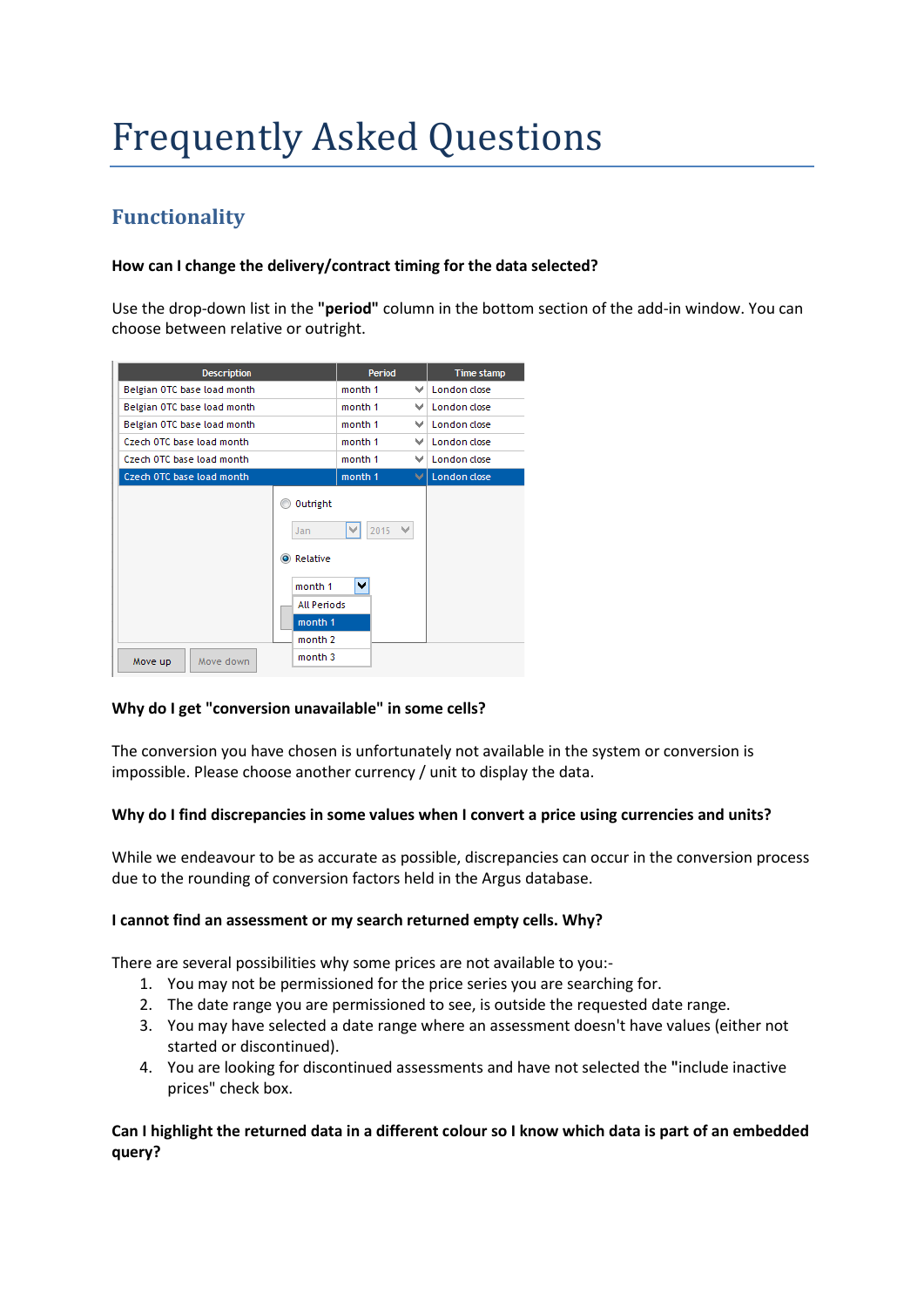Yes, please go to settings > Output and untick the box "Transparent". You can choose any colours by clicking on the grey bar.



#### **Can I copy and paste the data and still refresh the query?**

No, you should not change the cells in which the output is returned directly in Excel. To change where the report is placed, edit your query and select a different cell under Output. We suggest that you use one worksheet to return all Argus data queries and a separate worksheet to analyse the data.

| e inactive prices | Argus direct          |                           |  |  |  |
|-------------------|-----------------------|---------------------------|--|--|--|
|                   | <b>Output</b><br>Cell | <b>B1</b>                 |  |  |  |
|                   | Layout                | Dates in rows, prices i \ |  |  |  |

#### **If a data query does not work as I expect, how can I get help without sending an Excel file that may contain sensitive corporate information?**

The data queries used to extract Argus data can be saved as separate files, (named \*.aastor). Save your query on your computer, the file extension is \*.aastor. Send this file to Argus at [support@argusmedia.com.](mailto:support@argusmedia.com)

## **Installation**

#### **I am asked for log in details – but my login details do not work, what shall I do?**

Please contact your IT department. In corporate networks, computer usage policies and software management controls often require software to be installed by authorised network personnel only.

**I have installed the add-in but the menus and tools bars are not displayed in Excel**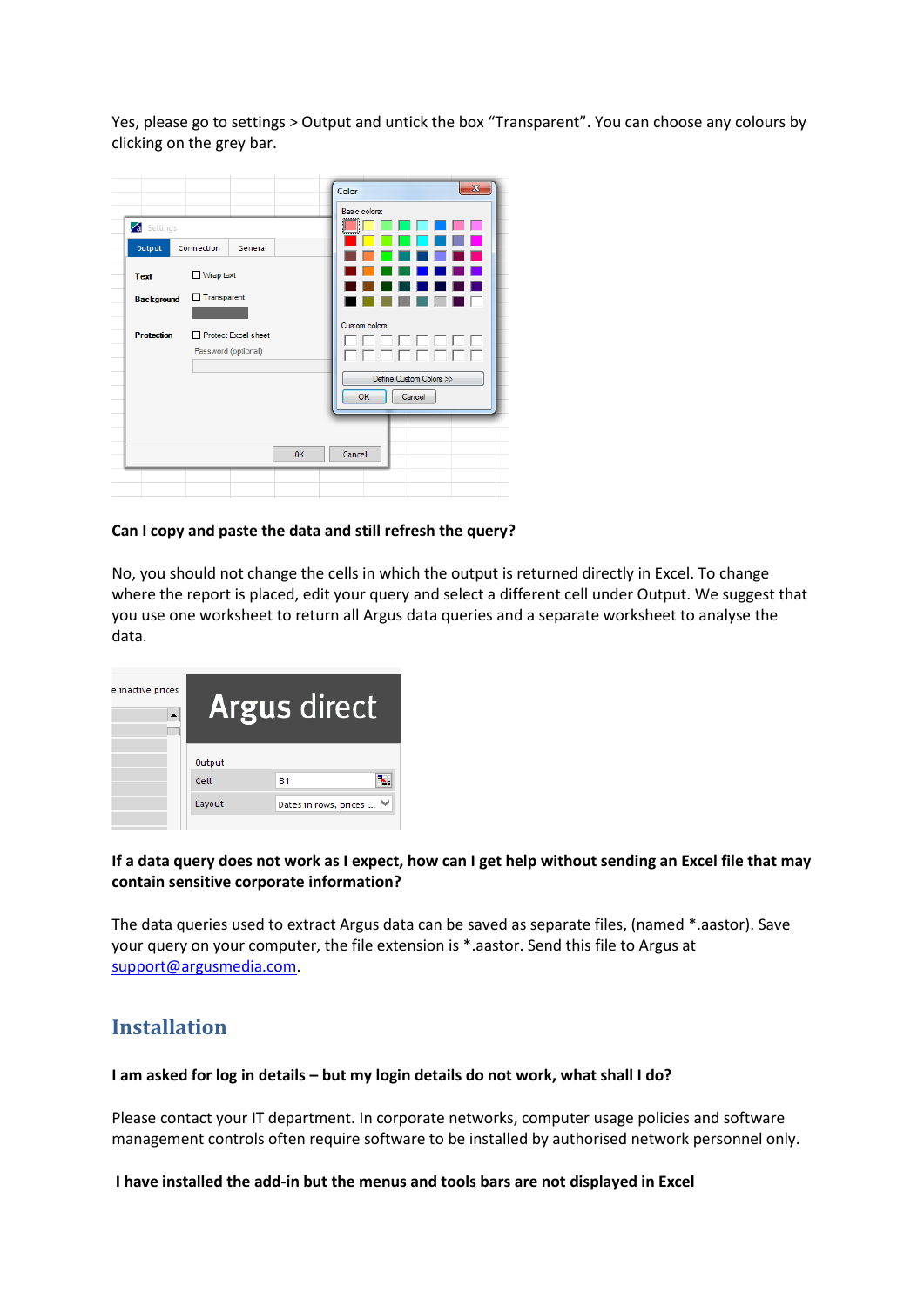Excel has a feature to disable  $3^{rd}$  party software add-ins. To enable the add-in, go to Excel > File > Options. Select Add-Ins in the menu on the left.

| General                                | View and manage Microsoft Office Add-ins.                                 |                                             |                           |  |  |
|----------------------------------------|---------------------------------------------------------------------------|---------------------------------------------|---------------------------|--|--|
| <b>Formulas</b>                        |                                                                           |                                             |                           |  |  |
| Proofing                               | <b>Add-ins</b>                                                            |                                             |                           |  |  |
| Save                                   | Name $-$                                                                  | Location                                    | Type                      |  |  |
| Language                               | <b>Active Application Add-ins</b>                                         |                                             |                           |  |  |
|                                        | <b>ArausDirect</b>                                                        | http://10.22.1.147/stoArgusExcelAddin.vsto  | COM Add-in                |  |  |
| Advanced                               |                                                                           |                                             |                           |  |  |
|                                        | <b>Inactive Application Add-ins</b>                                       |                                             |                           |  |  |
| <b>Customize Ribbon</b>                | <b>Analysis ToolPak</b>                                                   | C:\e\Office14\Library\Analysis\ANALYS32.XLL | <b>Excel Add-in</b>       |  |  |
|                                        | Analysis ToolPak - VBA                                                    | C:\ffice14\Library\Analysis\ATPVBAEN.XLAM   | Excel Add-in              |  |  |
| <b>Ouick Access Toolbar</b><br>Add-Ins | <b>Custom XML Data</b>                                                    | C:\)\Microsoft Office\Office14\OFFRHD.DLL   | <b>Document Inspector</b> |  |  |
|                                        | <b>Euro Currency Tools</b>                                                | C:\Office\Office14\Library\EUROTOOL.XLAM    | <b>Excel Add-in</b>       |  |  |
|                                        | <b>Financial Symbol (XML)</b>                                             | C:\s\microsoft shared\Smart Tag\MOFL.DLL    | Action                    |  |  |
|                                        | <b>Headers and Footers</b>                                                | C:\)\Microsoft Office\Office14\OFFRHD.DLL   | <b>Document Inspector</b> |  |  |
| <b>Trust Center</b>                    | <b>Hidden Rows and Columns</b>                                            | C:\)\Microsoft Office\Office14\OFFRHD.DLL   | Document Inspector        |  |  |
|                                        | <b>Hidden Worksheets</b>                                                  | C:\)\Microsoft Office\Office14\OFFRHD.DLL   | <b>Document Inspector</b> |  |  |
|                                        | <b>Invisible Content</b>                                                  | C:\)\Microsoft Office\Office14\OFFRHD.DLL   | <b>Document Inspector</b> |  |  |
|                                        | <b>Microsoft Actions Pane</b>                                             |                                             | <b>XML Expansion Pack</b> |  |  |
|                                        | <b>Microsoft Actions Pane 3</b>                                           |                                             | <b>XML Expansion Pack</b> |  |  |
|                                        | Solver Add-in                                                             | C:\e\Office14\Library\SOLVER\SOLVER.XLAM    | <b>Excel Add-in</b>       |  |  |
|                                        | <b>Document Related Add-ins</b>                                           |                                             |                           |  |  |
|                                        | No Document Related Add-ins                                               |                                             |                           |  |  |
|                                        | <b>Disabled Application Add-ins</b>                                       |                                             |                           |  |  |
|                                        | No Disabled Application Add-ins                                           |                                             |                           |  |  |
|                                        | Add-in:<br>ArgusDirect                                                    |                                             |                           |  |  |
|                                        | <b>Publisher:</b><br><none></none>                                        |                                             |                           |  |  |
|                                        | Compatibility:<br>No compatibility information available                  |                                             |                           |  |  |
|                                        | Location:<br>http://10.22.1.147/ArqusDirectExcel/VstoArqusExcelAddin.vsto |                                             |                           |  |  |
|                                        |                                                                           |                                             |                           |  |  |
|                                        | Description:<br><b>Argus Direct</b>                                       |                                             |                           |  |  |
|                                        |                                                                           |                                             |                           |  |  |
|                                        | <b>Excel Add-ins</b><br>Manage:<br>۰                                      | Go                                          |                           |  |  |

Select Disabled Items in the Manage drop down, click go.



Select the add-in and click enable**.** Restart Excel.



**The add-in is installed twice**